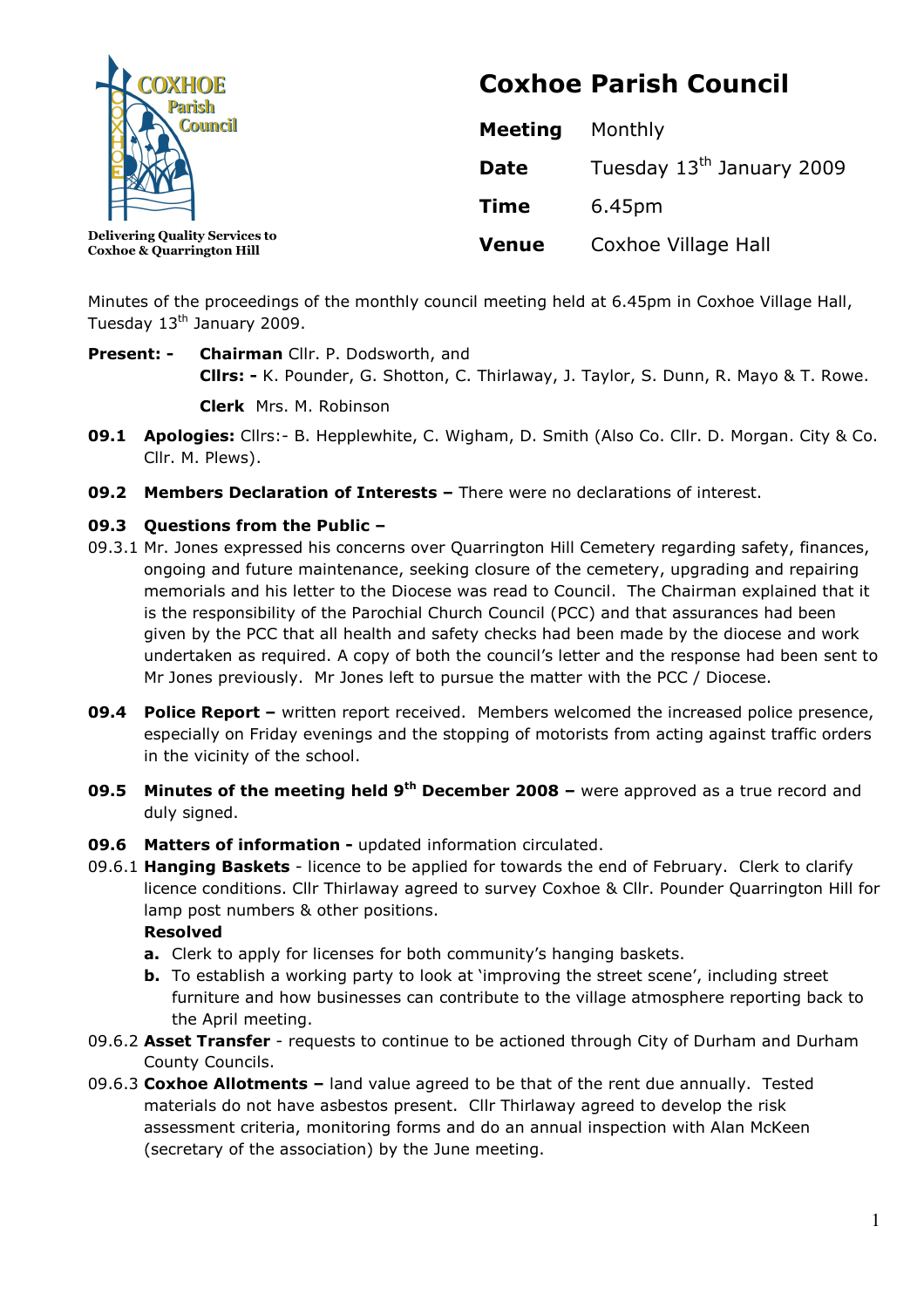## 09.7 Correspondence

## Durham County Council (DCC) correspondence -

- $09.7.1$  School Admissions Consultation previous response to remain unchanged.
- 09.7.2 Licensing & Hackney Carriage Licence DCC consultation document received.
- 09.7.3 DCC Cabinet Dog Control Order process to look at a 'Fouling of Land by Dogs Order received.

# Durham City Council correspondence

09.7.4 Planning comments - acknowledgement received.

# County Durham Association Local Councils correspondence

- 09.7.5 Standards Board Bulletin received and circulated.
- 09.7.6 Draft Charter for Towns & Parish Councils Resolved to support the work undertaken by the association.

#### Other correspondence

- 09.7.7 Durham Badger Group requesting use of notice board to display local information **Resolved** to agree to the request.
- 09.7.8 Various emails re grit box filling  $-$  authority advised of problem areas. Boxes provided by County Councillors aren't filled by DCC / highways and need to be serviced by parish councils, or through other arrangements locally. Local bins to be noted and refill procedure identified.
- 09.7.9 Zurich Policy inclusions and updates notified at no extra cost. Application forms for other aspects received. **Resolved** to ascertain cost for these.
- 09.7.10 Public request for information on the role of the monitoring officer. **Resolved** clerk to respond accordingly.

## 09.8 Reports

- 09.8.1 Coxhoe Community Partnership project update received.
	- a. Notice board and finger pointing signage prices received by the partnership which is currently looking for best prices.
	- b. St Mary's Churchyard Heritage Project Lighting Coxhoe Parish Council previously agreed to assist with 3 lamps on brackets to the side and rear of the church. **Resolved** to ask Co Cllr. Dennis Morgan to liaise with DCC to progress these.
	- c. **The Avenue –** Query regarding a tree planting project G Wingrove advises large amount of services / utility apparatus present and a need for tree pits to prevent footpath damage.
	- d. Support for Community Development Officers expressed to the Leader DCC.

## 09.8.2 Quarrington Hill Village Partnership – no report.

## 09.8.3 Coxhoe Allotment Association

- a. Asbestos tests show that there are no materials containing asbestos present on the land.
- b. Access to allotments currently being investigated to confirm the right to pass over the land.
- 09.9 Quarrington Hill Allotments Members considered if an allotment association, similar to the Coxhoe Allotment Association, should be established in Quarrington Hill. **Resolved** to await the outcome of the transfer of land request with City of Durham Council.

09.10 Coxhoe Village Hall Room Rates - Notice of termination not within terms of the lease and suggested rates beyond council's budget.

**Resolved** to meet with representatives of the village hall committee to discuss.

09. 11 Council Meeting Day and starting time – Investigations into facilities available for council to use for meetings and office space identified Lansdowne House as a possible facility.

## Resolved

a. That Lansdowne House be further investigated with a view to establishing an office with public access to the council together with council meetings in the building.